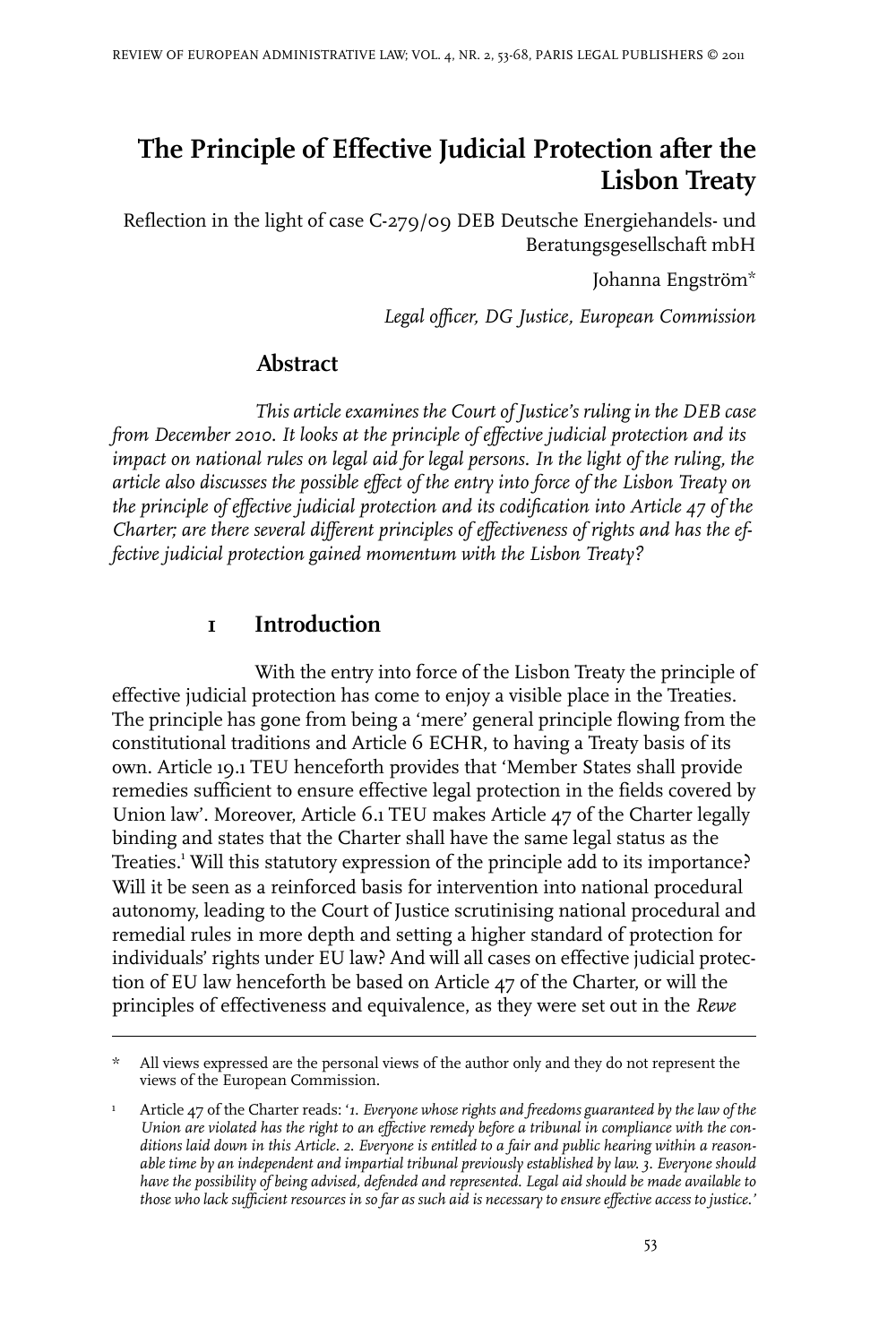case-law<sup>2</sup> continue to apply as the usual benchmark against which national procedural and remedial rules have to be assessed?

It will of course take time before one can draw any comprehensive conclusions as to the effect of the codification of the principle. Yet, the DEB case<sup>3</sup> delivered in December 2010 provides us with some first indications that the principle might have gained momentum and that it is likely that the Court of Justice will further reinforce the effective judicial protection of EU law rights. After having set out the facts of the case (2) and the Court of Justice's ruling (3), I will explore what the Court of Justice's ruling in *DEB* might mean for national procedural autonomy in the future, with regard to the legal basis and methodology that national judges should use when they assess whether national procedures and remedies comply with EU law (4.1) and what level of effective judicial protection should be granted to rights under EU law (4.2).

# **2 The Facts of the Case**

The company *DEB* sought to bring state liability proceedings against Germany for failure to transpose two Directives<sup>4</sup> intended to give nondiscriminatory access to the natural gas markets. As *DEB* could not obtain access to the gas networks, it lost several contracts and had to make its employees redundant as the non-implementation resulted in the company being inactive. To bring state liability proceedings the company would need to make an advance payment of the court costs, according to Article 12 (1) of the German Law of court costs.<sup>5</sup> This would amount to approximately € 275,000. Moreover, German legislation required that the company be represented by a lawyer, a cost that *DEB* estimated to be  $\epsilon$  990,000.<sup>6</sup> As *DEB* lacked resources it applied for legal aid to cover those costs.

The Landgericht Berlin (Regional Court) refused to grant legal aid as the conditions in Article 116 of the German Code of Civil Procedure (Zivilprozessord-

Case 33/76 *Rewe-Zentralfinanz* v. *Landwirtschaftkammer* [1976] ECR 1989. <sup>2</sup>

Case C-279/09 *DEBDeutsche Energiehandels- und Beratungsgesellschaft mbH* v. *Bundesrepublik Deutschland*, 22 December 2010, Second Chamber. 3

Directive 98/30/EC of the European Parliament and of the Council of 22 June 1998 concerning common rules forthe internal market in natural gas, and Directive 2003/55/EC of the European 4 Parliament and of the Council of 26 June 2003 concerning common rules for the internal market in natural gas and repealing Directive  $98/30/EC$ .

Article 12 (1) of the German Law of court costs provides that: 'In civil litigation, the originating application may, in general, be served only after payment of the administrative charge for the 5 proceedings. Should the grounds of the action be extended, no judicial action may, in general, be undertaken before payment of the administrative charge forthe proceedings has been made; this also applies with regard to appellate proceedings'.

 $6$  Article 78 (1) ZPO provides that: 'In proceedings before the Landgericht and the Oberlandesgericht, the parties must be represented by a lawyer'.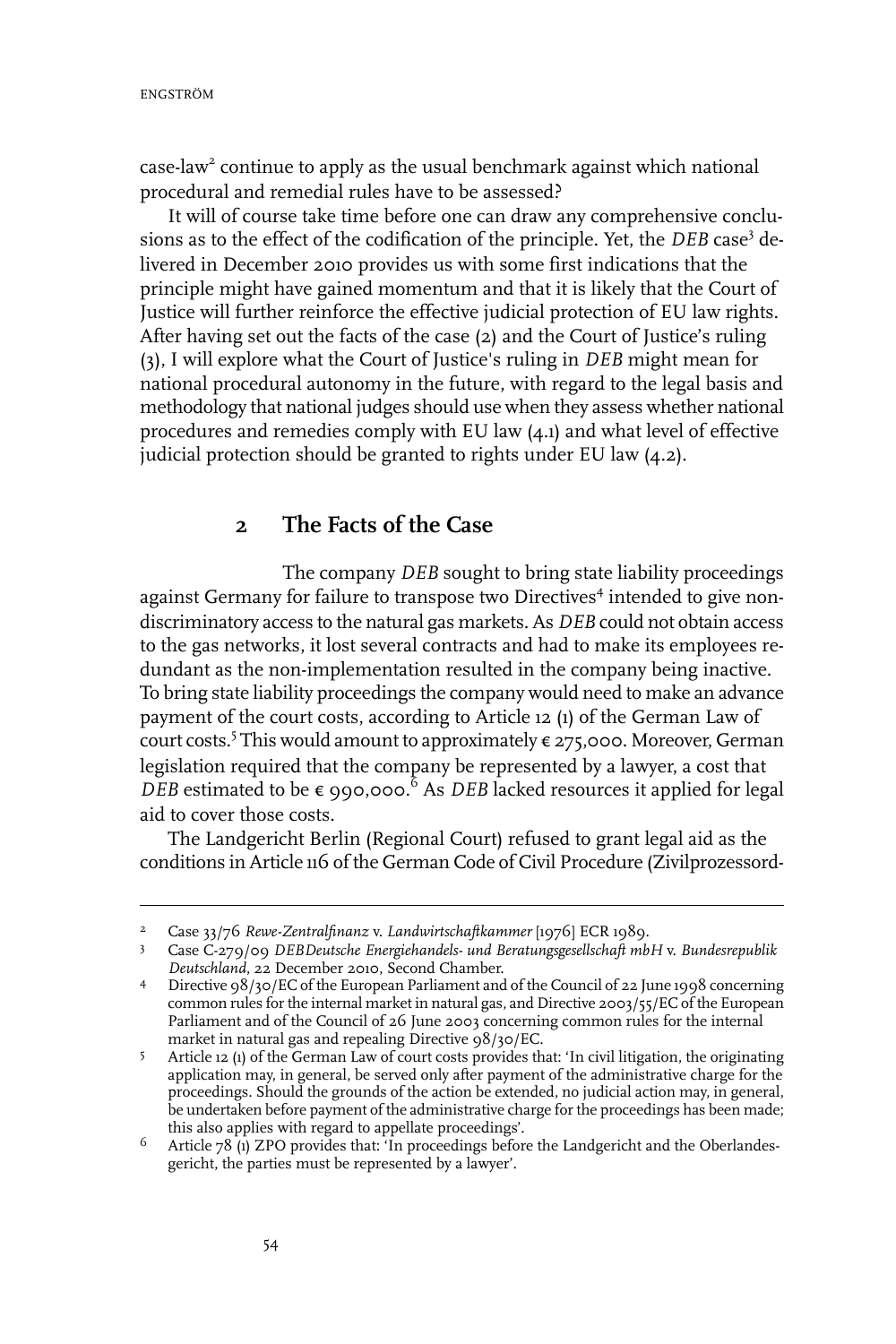nung, 'the ZPO') were not met. Article 116 (2) ZPO provides, *inter alia*,that legal aid shall be given to a legal person or an entity capable of being a party to legal proceedings, which is established and has its principal office in Germany (…) if the costs can be paid by neither that party nor by any parties having an economic involvement in the subject-matter of the proceedings, and where the failure to pursue or defend the action *would run counter to the public interest*. The Landgericht did not find that it would run counter to the public interest if the action was not pursued and dismissed the case.

On appeal, the Kammergericht (Higher Regional Court) also took the view that the conditions for legal aid were not met. It explained that the Bundesgerichthof (Federal Court of Justice) in its case-law has interpreted the notion of 'general interest' as meaning decisions that were to affect a sizeable proportion of the population or the business community, or decisions that were liable to have social repercussions. This could, for example, be the case if a company were unable to continue to fulfill duties in the general public interest, or if the existence of that legal person depended on the action that it had intended to bring and that, accordingly, jobs might be lost or a great many creditors adversely affected. As *DEB* had no employees and few creditors, the Kammergericht found that it would not be contrary to the general interest to discontinue the case.

It noted, however, that the legal concept of public interest made it possible to take into account all conceivable general interests for the benefit of the legal person. Yet, the interpretation of that national provision in the light of the intention of the German legislature provided no basis for extending it to cover any effect, even one that is indirect. The case-law has always required that, in addition to the parties with an economic interest in the proceedings, a significant group of people should be affected by discontinuance of the action before the courts. That the case-law on legal aid is more stringent for legal persons than for natural persons has been held compatible with German Basic law by the Bundesverfassungsgericht (Federal Constitutional Court). The difference of treatment between legal and natural persons is justified as the grant of legal aid is a measure of social assistance for natural persons, derived from the principle of the social state and human dignity. This does not extend to legal persons as the fundamental reason for their existence is there only if they are in a position to pursue the objective for which they are created.

Yet, the Kammergericht had some concerns whether denying legal aid in this case would be compatible with EU law, in particular with the principle of effectiveness. It noted that if *DEB* were denied legal aid, it would be practically impossible or at least excessively difficult to pursue the action for state liability for non-implementation of the Directives. It therefore stayed the proceedings and asked the following question to the Court of Justice: *'*In view of the fact that Member States may not, through the structuring of conditions under national law governing the award of damages and of the procedure for pursuing a claim seeking to establish State liability under [EU] law, make the award of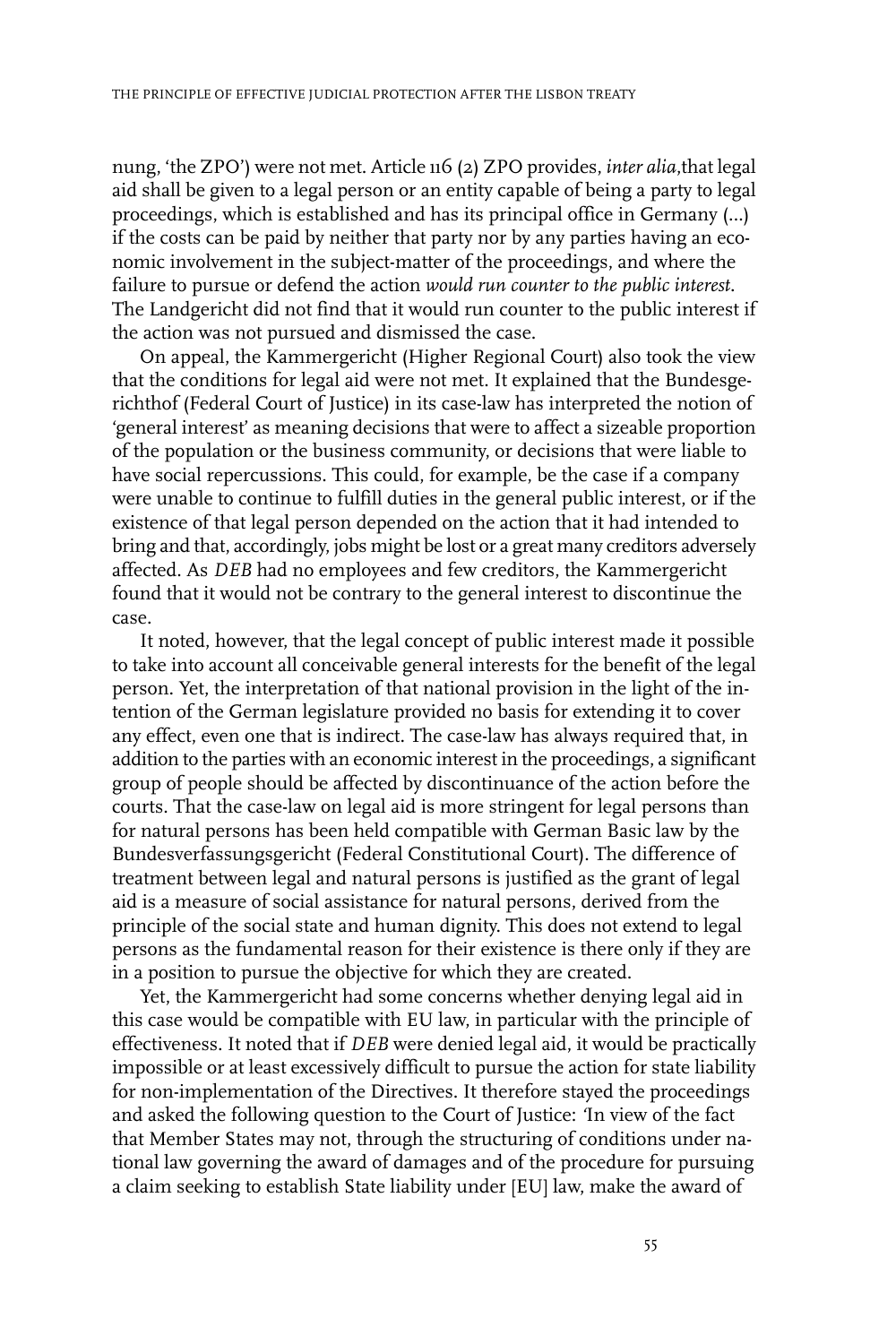compensation in accordance with the principles of State liability in practice impossible or excessively difficult, must there be reservations with regard to a national rule under which the pursuit of a claim before the courts is subject to the making of an advance payment in respect of costs, and a legal person, which is unable to make that advance payment, does not qualify for legal aid?'

#### **3 The Court of Justice's Ruling**

The Court of Justice started by relating the principles of equivalence and effectiveness as set out in the *Rewe* case<sup>7</sup> to the general principle of effective judicial protection and Article 47 in the Charter. It recalled that the right of a legal person to effective access to justice concerns the principle of effective judicial protection, which is a general principle of EU law stemming from the constitutional traditions of the Member States. Moreover, where fundamental rights are concerned, it is important to take account of the Charter that has the same legal status as the Treaties and which is addressed to the Member States when implementing EU law. The Court also referred to the explanations of the Charter and clarifies that Article 47 corresponds to Article 6 ECHR. In this light, the Court stated that it is necessary to recast the question of the German court so that it concerns the interpretation of *the principle of effective judicial protection* in Article 47 of the Charter. The question should be understood as being whether Article 47 of the Charter precludes a national rule under which the pursuit of a claim for EU law state liability is subject to making an advance payment in respect of costs and under which a legal person does not qualify for legal aid even though it is unable to make that advance payment.

The Court continued by stating that Article 52 (3) of the Charter does not preclude wider protection granted by EU law. Thereafter it analysed Article 47 (3) of the Charter and the case-law under Article 6 of the ECHR in order to settle whether also legal persons benefit from this right. Article 47(3) provides that legal aid is to be made available to those who lack sufficient resources in so far as such aid is necessary to ensure effective access to justice. The Court made a contextual and linguistic analysis of the Charter, interpreting it in the context of EU law, Member State law and case-law of the ECHR. It is noted that the English and German versions of Article 47 (3) of the Charter also can encompass legal persons. Contextually, it noted that the right to access legal aid is found in a chapter of the Charter that relates to justice, and not in the Chapter of solidarity. It is also noted that other procedural principles are established to apply to both natural and legal persons. Similarly, the inclusion of the right to

Case 33/76 *Rewe* [1976] ECR 1989, followed by a vast case-law developing and refining the principles. 7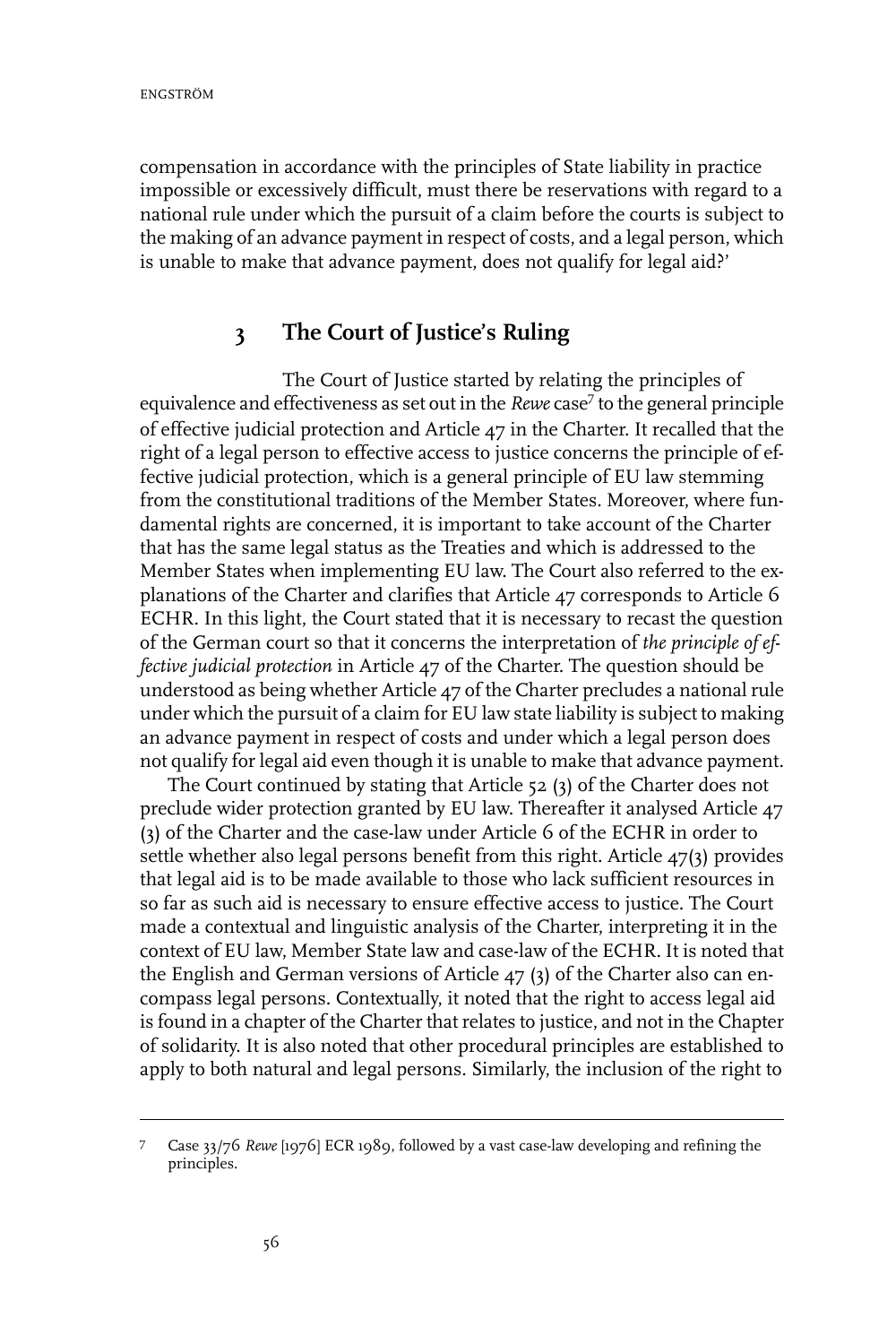legal aid in an article concerning the right to an effective judicial remedy was seen as an indication that the assessment of whether there is a right to legal aid should be made on the basis of the right of the actual person rather than on the basis of the public interest of society, even though that could be one criteria for assessing the need for the aid.

On the other hand, the Court noted that other EU sources on legal aid only cover natural persons, and it mentioned that Directive 2003/08 on legal aid and the Rules of Procedure of the General Court and the Civil Service Tribunal do not apply to legal persons. Yet, as those provisions only relate to specific litigation, it found that no general conclusion could be drawn from this. It also reiterated the conclusion of the Advocate General that one cannot find any common principle in the Member States' legislation with regard to the award of legal aid to legal persons.

The Court then examined ECrtHR case-law to see if it provided any guidance on a right to legal aid for legal persons. In particular, the Court referred to the case *Airey*<sup>8</sup>, but concluded that there was no conclusive guidance on whether aid must be given to legal persons under the ECHR or what costs should be covered. It noted that while the right of access to court is an element which is inherent in the right to a fair trial, $^9$  this right is not absolute, and that one needs to examine whether the limitations on legal aid undermine the very right of access to court.

On the basis of the ECrtHR case-law, the Court pointed out that in order to assess the necessity of legal aid in the form of *assistance of lawyer* one must see whether this is necessary for a fair hearing on the basis of the particular facts and circumstances. This will depend *inter alia* on the importance of what is at stake for the applicant, the complexity of the law and procedure and the applicant's ability to effectively represent himself.<sup>10</sup> Account can be taken of the financial situation of the litigant or the prospect of success. Regarding legal aid in the form of *dispensation from payment of the costs of proceedings or provision of security*, also here all circumstances should be taken into account. The Court points out that in case-law it is examined whether the limitation pursue a legitimate aim and whether there is reasonable relationship of proportionality between the means employed and the aim to be achieved. The Court concluded that it is clear from the ECrtHR case-law that legal aid *may* cover both assistance by a lawyer and dispensation from payment of the costs of proceedings. It also

*Airey* v. *Ireland* of 9 October 1979. <sup>8</sup>

<sup>&</sup>lt;sup>9</sup> McVicar v. the United Kingdom of 7 May 2002.

*Airey* v. *Ireland* of 9 October 1979, § 26, *McVicar* v. *the United Kingdom*, of 7 May 2002, §§ 48 10 and 49; *P., C. and S.* v. *the United Kingdom* of 16 July 2002, § 91, and *Steel and Morris* v. *the United Kingdom* 15 February 2005, § 61.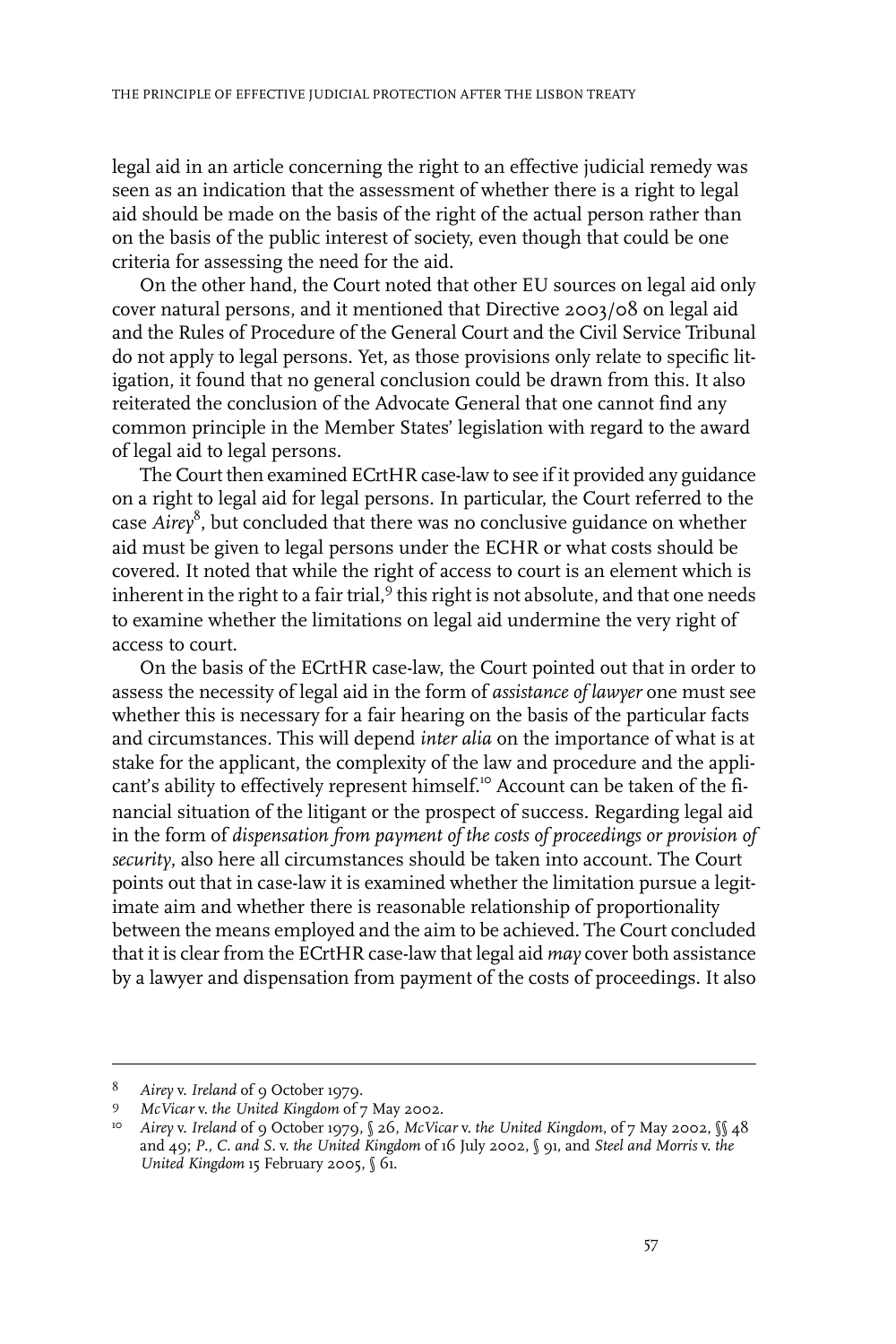recognised that there can be a selection procedure for who should benefit from legal aid but that this procedure must be non-arbitrary."

In particular, the Court analysed an ECrtHR case in which a commercial company had applied for legal aid, but was denied this according to French legislation. In France, legal aid was granted only to natural persons or to nonprofit companies lacking sufficient resources. The ECrtHR found that the difference between profit-making and non-profit-making companies was based on objective and reasonable justifications.<sup>12</sup>

The Court of Justice framed the following paragraph of its judgment in a rather odd and ambiguous manner. It stated that the case-law under the ECHR showed that in practice it is not impossible to grant legal aid to legal persons, but that the aid must be assessed in the light of the applicable rules and the company's situation.<sup>13</sup> Usually, when speaking about the principle of effectiveness, it is the *exercise of the right* for the individual that should not be in practice impossible, while here, the Court looks at whether it is in practice impossible for a Member State to grant legal aid to legal persons, which is quite a different issue. Does the Court mean that in certain circumstances, Article 6 ECHR could preclude Member States from granting legal aid to legal persons? This would be a very peculiar interpretation of the ECHR, as well as of EU law.

The Court continued by explaining that when assessing whether it is in practice impossible to grant legal aid to legal persons, the subject-matter of the litigation may be taken into consideration, in particular its economic importance. The Court continued by explaining how the financial capacity of the applicant can be relevant for this assessment, and that when the applicant is a legal person, consideration may be given, *inter alia*, to the form of the company; the financial capacity of its shareholders; the objects of the company; the manner in which it has been set up; and, more specifically, the relationship between the resources allocated to it and the intended activity.

The Court specifically addressed a point raised by the EFTA Surveillance Authority, which concerned the fact that the German rule excludes all companies that are not properly set up from bringing proceedings. This can specifically affect applicants relying on EU law rights, such as freedom of establishment and access to markets in a Member State. The Court underlined that these circumstances must be taken into account by the national court, but that it is for those courts to strike a fair balance to ensure that such applicants relying on EU law have access to courts, without favouring them over others. In relation to Germany, the Court noted that it has been explained that the notion of 'general interest' can cover all conceivable interests.

*Del Sol* v. *France* of 26 February 2002; decision in *Puscasu* v. *Germany* of 29 September 2009, judgment in *Pedro Ramos* v. *Switzerland* of 14 October 2010. 11

<sup>&</sup>lt;sup>12</sup> *VP Diffusion Sarl* v. *France* of 26 August 2008.

<sup>&</sup>lt;sup>13</sup> Para 52.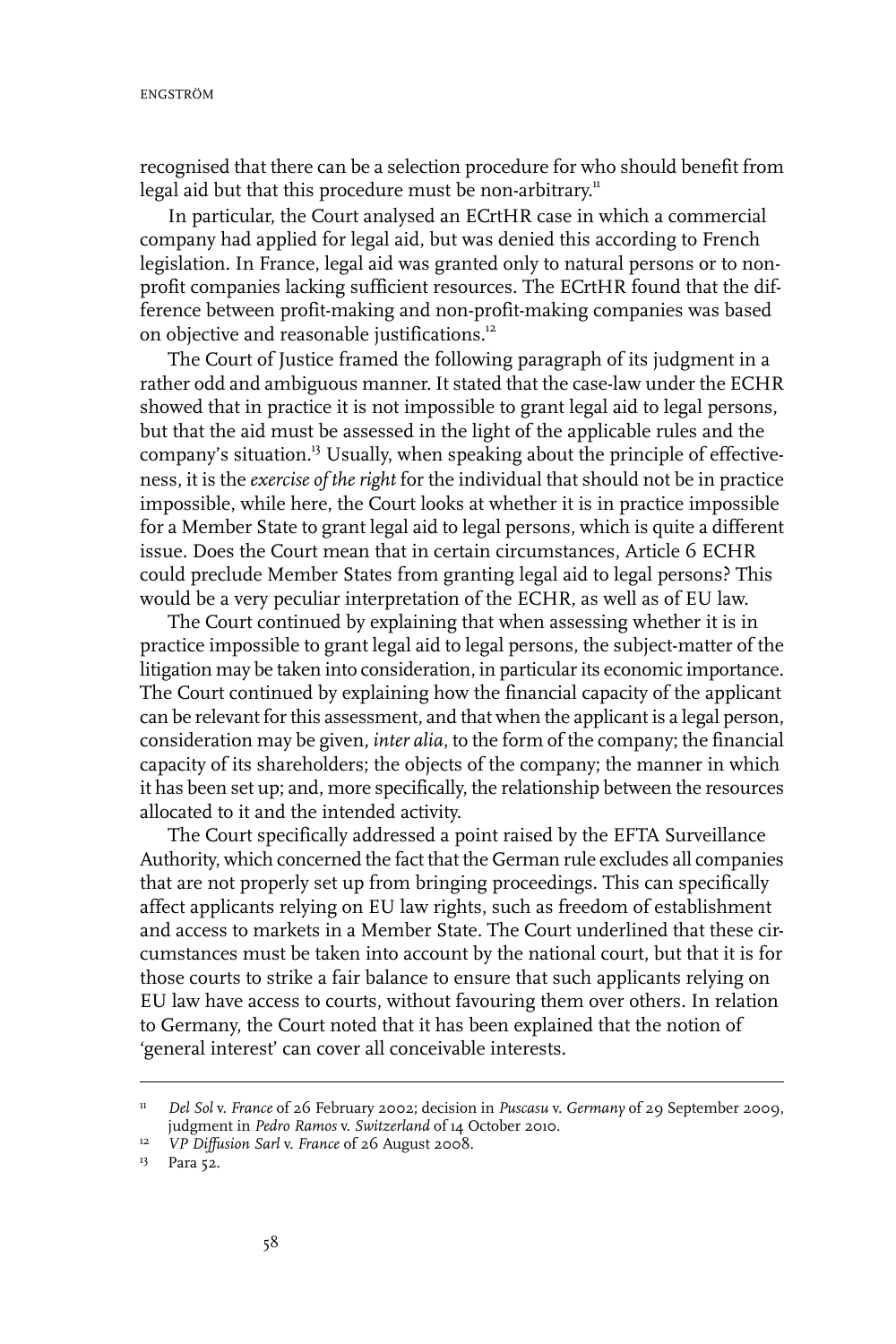In light of all the foregoing, the Court of Justice concluded that the principle of effective judicial protection as enshrined in Article 47 of the Charter must be interpreted as meaning that it is not impossible for legal persons to rely on that principle and that the aid granted may cover *inter alia* dispensation for advance payment of the costs of proceedings and/or the assistance of a lawyer. It is for the national court to ascertain whether the conditions for granting legal aid constitute a limitation on the right of access to the court which undermines the very core of that right; whether they pursue a legitimate aim; and whether there is a reasonable relationship of proportionality between the means employed and the legitimate aim which it sought to achieve. In making that assessment, the national court must take the subject-matter of the litigation into consideration; whether the applicant has a reasonable prospect of success; the importance of what is at stake for the applicant in the proceedings; the complexity of the applicable law and procedure; and the applicant's capacity to represent himself effectively. In order to assess the proportionality, the national court may also take account of the amount of the costs of the proceedings in respect for which advance payment must be made and whether or not those costs might represent an insurmountable obstacle to access to the courts. With regard more specifically to legal persons, the national court may take account of their financial situation and take into consideration, *inter alia*, the form of the legal person in question and whether it is profit-making or non-profit-making; the financial capacity of the partners or shareholders; and the ability of those partners or shareholders to obtain the sums necessary to institute legal proceedings.

### **4 Case Commentary**

The *DEB* case is the first case where the Court of Justice was given the opportunity to express its thoughts on the question of legal aid and the principle of effective judicial protection. In particular, the preliminary question from the German court inquires whether the principle of effectiveness might require legal aid to be paid to *legal* persons. The Court's judgment does not really allow us to draw any far-reaching conclusions on the circumstances in which legal aid *must* be made available to legal persons, but nonetheless, it offers a number of interesting questions with regard to the effective judicial protection of EU law rights, after the entry into force of the Lisbon Treaty.

This commentary will examine in more detail two issues that emerge from the *DEB* case; the first is the difference between the principle of effectiveness (understood as the requirement of it not being impossible to exercise certain rights) and the principle of effective judicial protection (4.1). Instead of using the principle of effectiveness for assessing the national limiting procedural rule, as the referring court did and as the Court has done in previously cases, it here reformulates the question as concerning the principle of effective judicial protection and the interpretation of Article 47 in the Charter. This raises the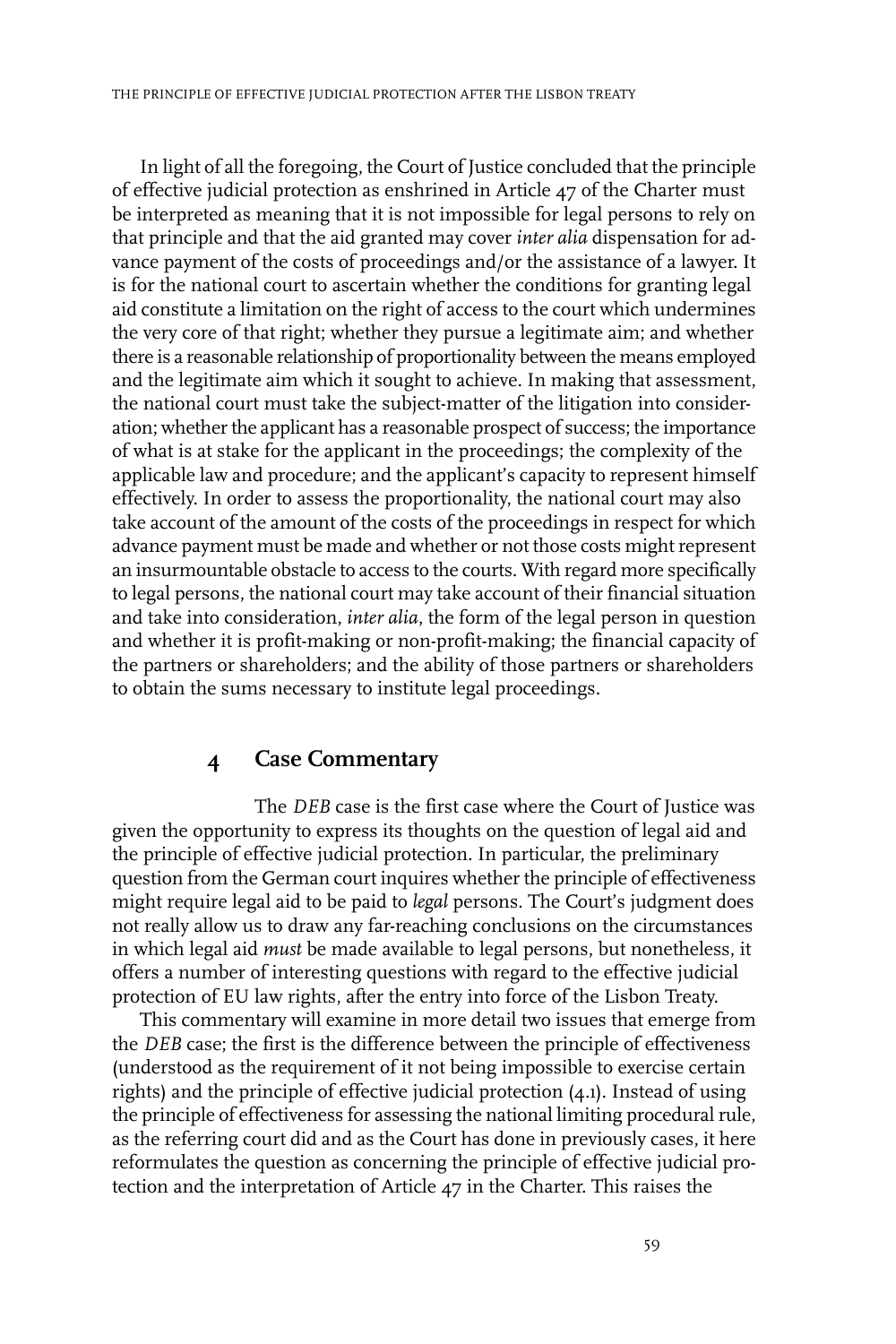question of the relationship between the principle of effective judicial protection and the principle of effectiveness. Do these principles in practice require different things from the Member States, or are they an expression of the same idea, only packaged in different ways? The second issue that will be discussed below is what requirements EU law puts on national rules regarding legal aid for legal persons and what possible reasons there can be for the Court's rather prescriptive approach in the *DEB* case (4.2).

#### 4.1 A New Test for Effective Judicial Protection?

The most common manner in which the Court expresses the limitations upon national procedural autonomy is through the principles of equivalence and effectiveness, as set out in Case 33/76 *Rewe* and the ensuing case-law. While doctrine often has seen these two principles as expressing the more general principle of effective judicial protection, the Court of Justice only recently reiterated this idea. In C-268/06 *Impact* the Court of Justice held that the 'requirements of equivalence and effectiveness, [...]embody the general obligation on the Member States to ensure judicial protection of an individual's rights under Community law'.<sup>14</sup> From this it appears that the principle of effective judicial protection is synonymous with the principles of equivalence and effectiveness. Consequently, the principle of effective judicial protection does not in itself put any further requirements on national remedies and procedures that are not already imposed on the national procedural system through the principles of equivalence and effectiveness. In other words, if a national judge performs the tests of equivalence and effectiveness, he or she can conclude if the national rules also comply also with the principle of effective judicial protection.

But if this is the case, why does the Court find it so important to reformulate the question in the *DEB* case? The national court framed its question in terms of the principle of effectiveness, asking whether the national rules in question made it in practice impossible or excessively difficult to obtain compensation in state liability proceedings, just as has been done in hundreds of cases before. Yet, the Court of Justice found it necessary to rephrase the question<sup>15</sup> so it con-

See Case C-286/06 *Impact* [2008] ECR I-2483 paragraphs 47 and 48, Case C-63/08 *Pontin* 14 [2009] ECR I-10467.

<sup>&</sup>lt;sup>15</sup> Para 33; 'In the light of the above, it is necessary to recast the question referred so that it relates to the interpretation of the principle of effective judicial protection as enshrined in Article 47 of the Charter, in order to ascertain whether, in the context of a procedure for pursuing a claim seeking to establish State liability under EU law, that provision precludes a national rule under which the pursuit of a claim before the courts is subject to the making of an advance payment in respect of costs and under which a legal person does not qualify for legal aid even though it is unable to make that advance payment.'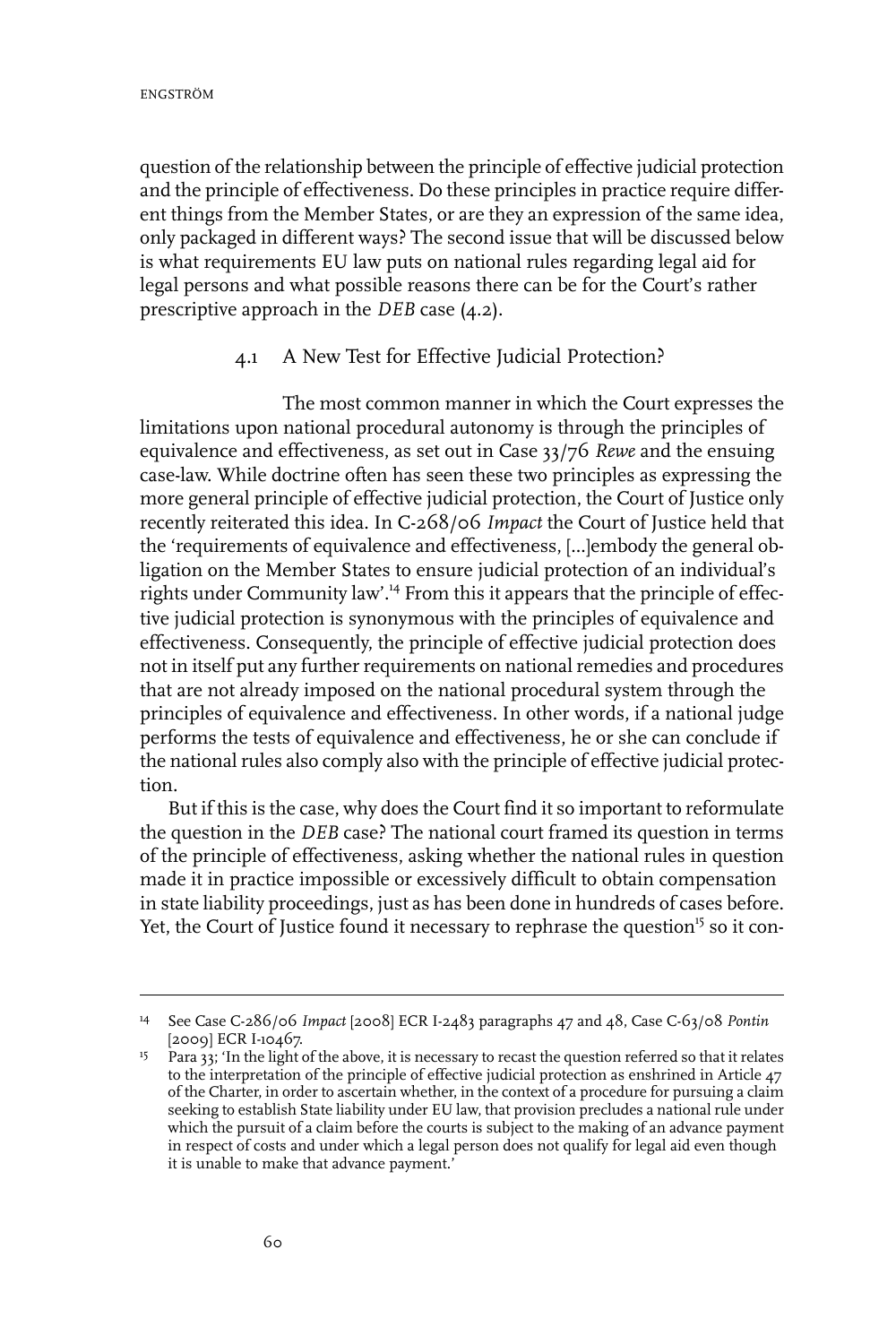cerns the interpretation of *the principle of effective judicial protection* in Article 47 of the Charter.

One hypothesis is that the recasting simply is done with the aim of legal clarity and simplification. Since the Charter became legally binding with the entry into force of the Treaty of Lisbon, there is an explicit legal basis for the general principle of effective judicial protection. This principle in its turn encompasses the principles of equivalence and effectiveness, as it was set out in Impact,<sup>16</sup> but for reasons of clarity and coherence one should always take Article 47 of the Charter as point of departure when there is a question of whether national procedural and remedial rules comply with EU law. Does this mean that in the future, all cases concerning the principle of effectiveness and that it should not be impossible to exercise EU law rights, should be solved on the basis of Article 47 in the Charter, and that the principle of effectiveness is thus merely a sub-principle contained in that paragraph? There are situations that suggest this is not the case, and this brings me to the second possibility as to why the Court recast the question.

The second hypothesis is that there actually is a difference between the principle of effectiveness and the principle of effective judicial protection, as it is now expressed in Article 47 of the Charter.<sup>17</sup> The reason for recasting the question would thus not only be a pedagogical one and one of legal clarity, but it would actually be of importance for what requirement EU law puts on national law. The principle of effectiveness and the principle of effective judicial protection might be two closely connected, but still different legal operations. If one reads the case *Alassini*<sup>18</sup> delivered nine months before *DEB*, it certainly seems that the Court of Justice makes a difference between the principle of effective judicial protection and the principle of effectiveness. In that case, the Court first analysed whether the national procedural rule at issue complied with the principle of effectiveness and concluded that this was the case.<sup>19</sup> Yet, the Court continued to analyse whether the procedural rule (which introduced an additional step for access to courts) prejudiced the principle of effective judicial protection.<sup>20</sup> This does not seem fully coherent with the statement from *Impact*

<sup>&</sup>lt;sup>16</sup> See Case C-286/06 *Impact* [2008] ECR I-2483.

<sup>&</sup>lt;sup>17</sup> In the *DEB* case, the Court actually stated that the principle of effective judicial protection must be interpreted as meaning that it is *not impossible* for legal persons to rely on that principle, and in another sentence it stated that the ECHR did not make it impossible for Member States to grant legal aid. Did the Court not solve the case on the basis of the principle of effectiveness simply because it had misunderstood what the non-impossibility is actually about? The principle of effectiveness concerns it not being impossible to exercise the EU law right. Yet, I seriously doubt that this is the reason for the Court's decision, but I do find that its use of the non-impossibility language in this context is rather unfortunate.

<sup>&</sup>lt;sup>18</sup> Joined cases C-317/08-C-320/08 *Alassini et al.* [2010] ECR I-2213.

<sup>&</sup>lt;sup>19</sup> Joined cases C-317/08-C-320/08 *Alassini et al.* [2010] ECR I-2213, para 60.

<sup>&</sup>lt;sup>20</sup> Joined cases C-317/08-C-320/08 *Alassini et al.* [2010] ECR I-2213, paras 61-66.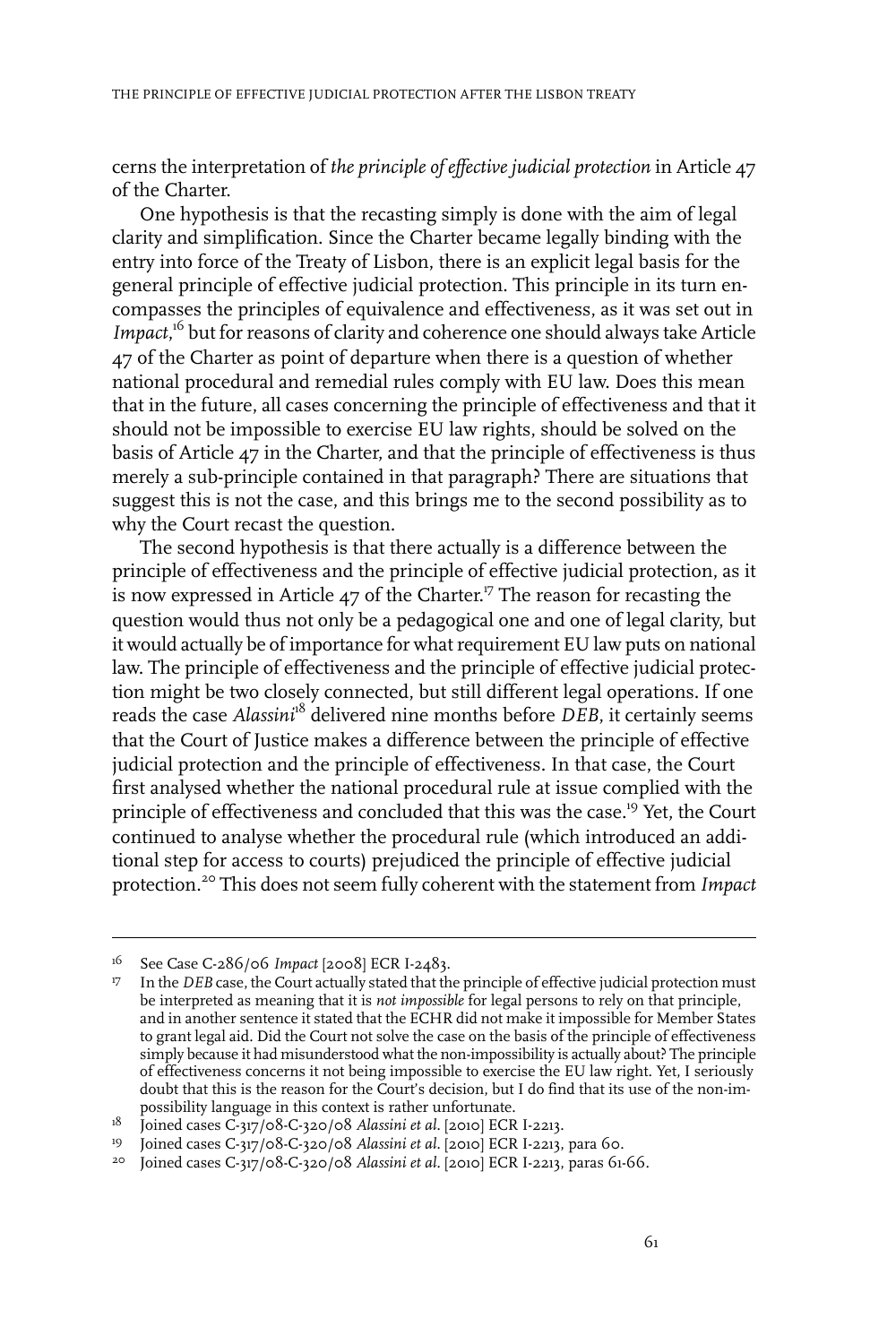that the principles of equivalence and effectiveness embody the general obligation to provide an effective judicial protection. What has happened between *Impact* and the *Alassini* and *DEB* cases is that the Treaty of Lisbon has entered into force. Does case-law suggest that the fact that Article 47 of the Charter has acquired legal force actually change the requirement of effective judicial protection of EU law rights, so that there are two different principles of effectiveness?

Let us first see whether there really is a difference between the test that the Court of Justice performs when it refers to the principle of effectiveness and test that it performs to see if a national rule complies with Article 47 of the Charter. The principle of effectiveness provides that a national procedural rule should not make it in practice impossible or excessively difficult to exercise EU law rights. In the determination of whether a procedural provision makes the application of EU law in practice impossible or excessively difficult, the Court has introduced the so-called 'procedural rule of reason' established in the cases *Van Schijndel/Peterbroeck*. <sup>21</sup> The test provides that 'each case which raises the question whether a national procedural provision renders application of Community law impossible or excessively difficult must be analysed by reference to the role of that provision in the procedure, its progress and its special features, viewed as a whole, before the various national instances'<sup>22</sup> Under the rule of reason, the national court must balance the competing interests and ascertain whether the rule pursues a legitimate aim and is proportionate to reach that aim. This expresses the idea that the protection of EU law rights does not take precedence over all other interests that procedural and remedial rules are set to achieve, but that the interest in enforcing EU law rights must be balanced against other deserving interests.

To find out whether the procedural rule in *DEB* complies with the principle of effective judicial protection laid out in Article 47 of the Charter, the Court carried out a test which is framed differently and which has its origins in the ECrtHR case-law. <sup>23</sup> Yet the test seems to be quite similar and it is not easy to determine if it will lead to different results than the *Van Schijndel/Peterbroeck* test. When assessing whether the limitation is acceptable under the principle

Joined cases C-430-431/93 V*an Schijndel* [1995] ECR I-4736, para. 19, Case C-312/93 *Peterbroeck* [1995] ECR I-4599, para. 14. 21

Joined cases C-430-431/93 V*an Schijndel* [1995] ECR I-4736, para. 19, Case C-312/93 *Peterbroeck* [1995] ECR I-4599, para. 14, Case C-276/01, *Joachim Steffensen* [2003] ECR I-3735, para. 66, 22 Case C-125/01 *Peter Pflücke and Bundesanstalt für Arbeit* [2003] ECR-I 9375, para. 33, C-63/01 *Samuel Sidney Evans and the Secretary of State for the Environment, Transport and the Regions, and The Motor Insurers' Bureau* [2003] ECR I-14447, para. 46.

<sup>&</sup>lt;sup>23</sup> See also the Alassini case, para 63, where the Court also applied the test from the ECrtHR, stating that 'it is settled case-law that fundamental rights do not constitute unfettered prerogatives and may be restricted, provided that the restrictions in fact correspond to objectives of general interest pursued by the measure in question and that they do not involve, with regard to the objectives pursued, a disproportionate and intolerable interference which infringes upon the very substance of the rights guaranteed'.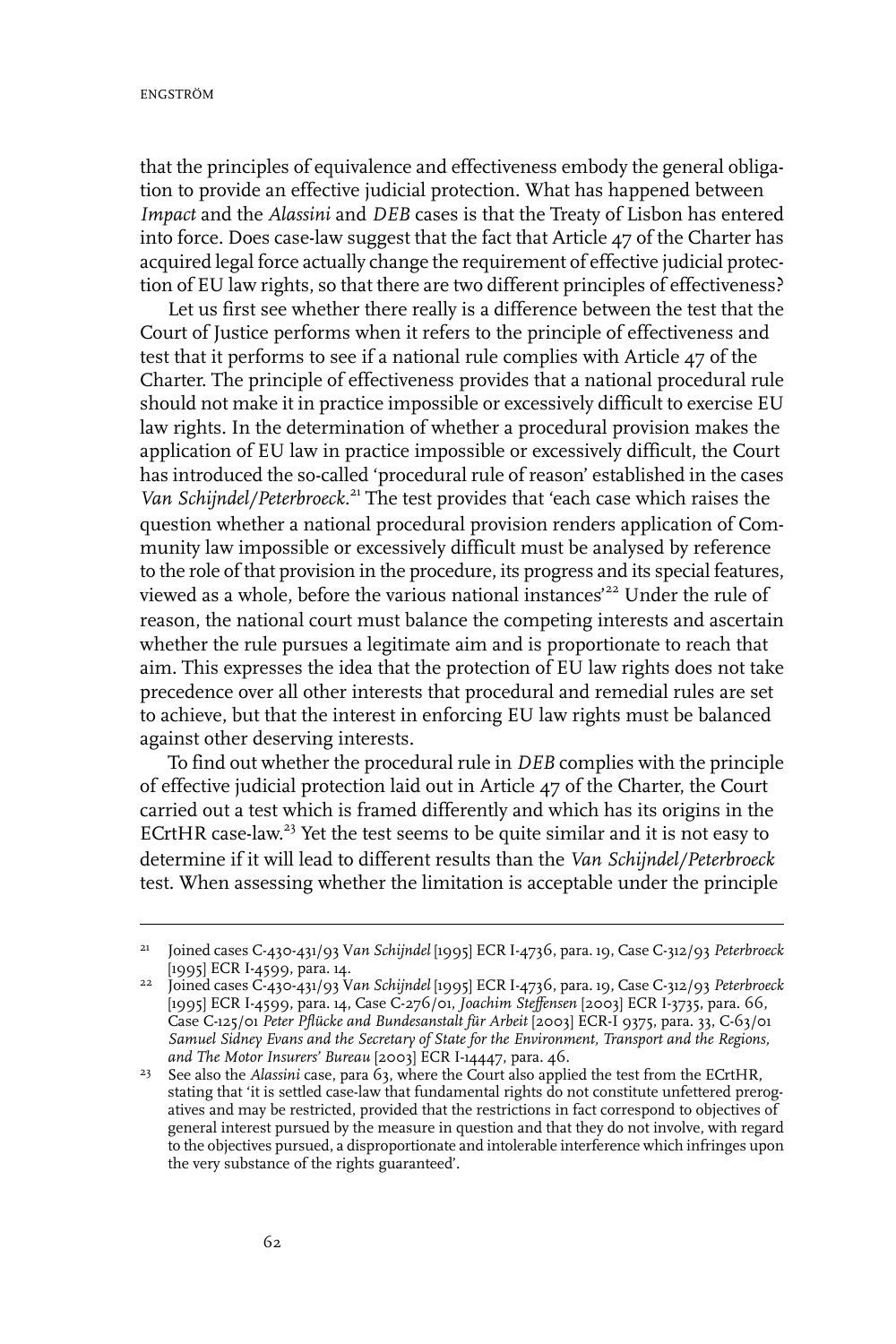of effective judicial protection, the national court must ascertain whether the limitation undermines the *very core of the right*; whether the limitation pursues a *legitimate aim* and whether there is a reasonable relationship of *proportionality* between the means employed and the legitimate aim that the limitation seeks to achieve. The Court also gave a number of circumstances that should be taken into consideration in the case at hand such as the subject-matter of the litigation; whether the applicant has a reasonable prospect of success; the importance of what is at stake for the applicant in the proceedings; the complexity of the applicable law and procedure and the applicant's capacity to represent himself effectively. This test is very similar to the procedural rule of reason; there is the need for a legitimate aim of the limiting rule, a proportionality assessment of the rule and the individual circumstances in the case at hand should be taken into account. I fail to see the difference between the two tests, but it remains to be seen if they will both be maintained independently of each other and possibly develop in different directions or if they will be consolidated into one single test.

If we imagine there being two different principles of effectiveness, and two tests to determine whether a national procedural rule complies with EU law, when would the one or the other principle apply? Will certain procedural/remedial rules be tried under the principle of effective judicial protection and others under the principle of effectiveness? Both *Alassini* and *DEB* concerned procedural rules affecting the right of access to court. It might be so that it is when this right is at stake, the case will be examined under Article 47 of the Charter and be framed in the language of fundamental rights. In other cases (concerning for example limitation rules, evidence rules etc.), the principle of effectiveness will be applied. In fact, the Court has also in the past referred to the principle of effective judicial protection in cases concerning access to justice<sup>24</sup> while in other cases it has confined itself to only refer to the principle of effectiveness.It would only make sense to have two different principles if the requirements imposed under each of them, or if the principles' underlying aims, are different. If this is not the case, they should be consolidated. It might be that the Court of Justice will provide a higher standard of rights' protection in cases decided under Article 47 of the Charter and it will be easier for Member States to justify limitations upon the exercise of EU law rights under the procedural rule of reason than under the proportionality test under Article  $47$  of the Charter. Maybe the principle of effectiveness will be confined to situations where EU law rights are not concerned, but where the case more concerns the effective enforcement of the underlying aim of an EU law measure.

See e.g., Case 222/84 *Johnston* [1986] ECR 1663, Cases C-87-89/90 *Verholen and Others* [1991] ECR I-3757, Case C-13/01 *Safalero Srl Prefetto di Genova* [2003] ECR I-8679, Case C-174/02 *Streekgewest Westelijk Noord-Brabant* v. *Staatssecretaris van Financiën* [2005] ECR I-85. 24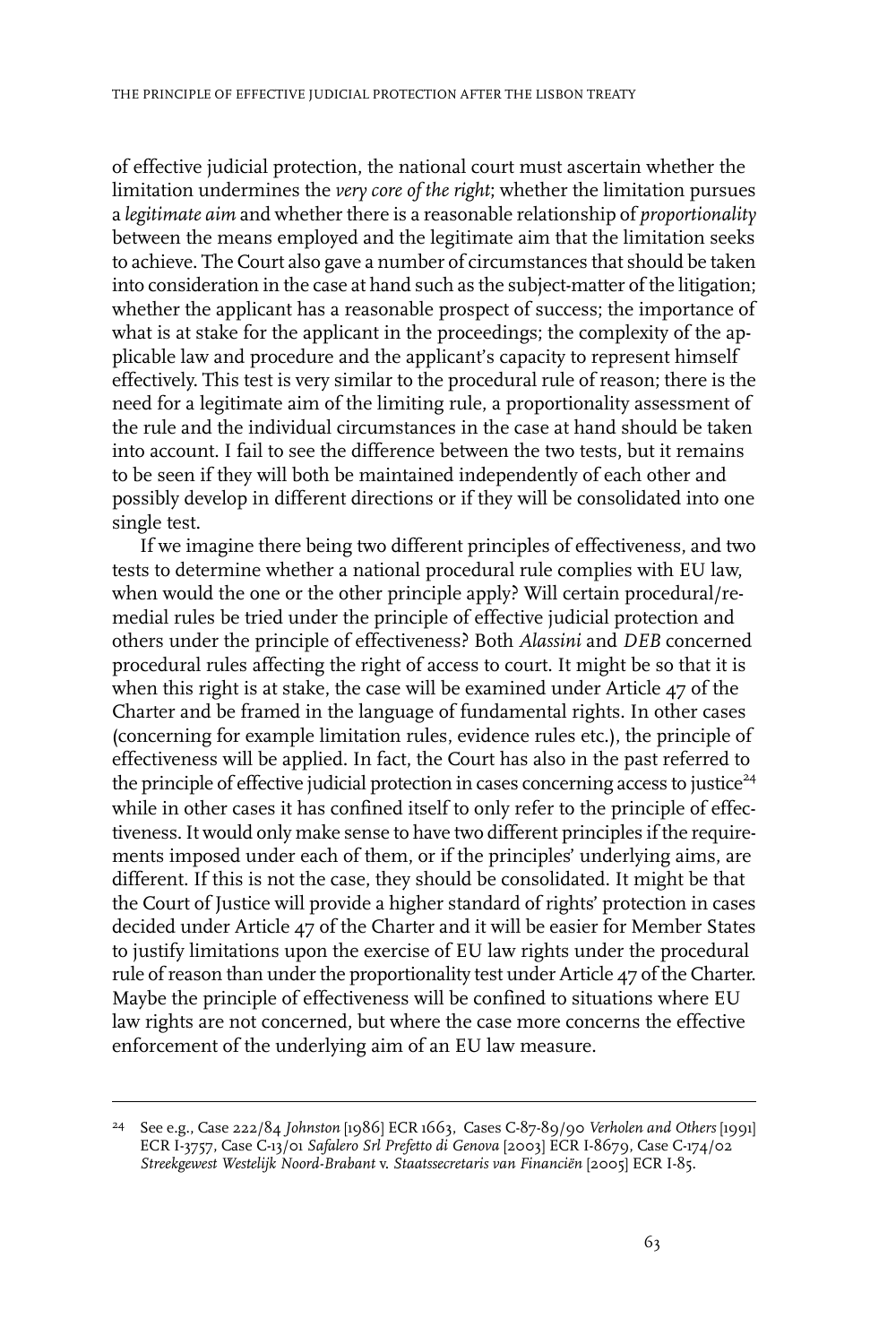To sum up, in *DEB* the Court found it important to solve the case on the basis of the Charter and the principle of effective judicial protection, and not the principle of effectiveness (the non-impossibility to exercise EU law rights) as it was laid down in *Rewe*. In *Alassini*, the Court examined whether a national procedural rule first complied with the principle of effectiveness, and thereafter if it complied with the principle of effective judicial protection. This raises the issue of whether there are two principles that impose different requirements on national procedures and remedies, and, if that is the case, in what circumstances the one or the other applies. At this point, it is not possible to give any answer to that question. It is however also possible that the *DEB* case is a result of the Court seeking to 'streamline' its reasoning in cases on national remedies and procedures post-Lisbon, hereinafter deciding all cases on the basis of Article 47 of the Charter.

In *DEB*, I believe it would have been possible to come to the same result by applying the principle of effectiveness and the procedural rule of reason. Instead, the Court used Article 47 and the proportionality assessment emanating from the ECrtHR. It is possible that the Court did this to underline the coherence between rights in the ECHR and the rights in the Charter, aligning its case-law and methodology in cases on the Charter to the vocabulary and methodology used in the ECrtHR case-law. It remains to be seen in future case-law what this will mean for the relationship is between the *Rewe* effectiveness principle and the principle of effective judicial protection as it is laid down in Article 47 of the Charter. Are there different principles of effectiveness, possibly having different aims and requiring different levels of protection? Will the procedural rule of reason from *Van Schijndel* be linguistically replaced by the 'other' proportionality test? Before the Court provides clarifications to the national judge, the area of effective judicial protection will be, as is often the case, an area of legal uncertainty and complexity.

#### 4.2 EU Law's Impact on Rules on Legal Aid

The right to legal aid is of fundamental importance for effective judicial protection of individual rights. This has been emphasised ever since the first wave of the 'Access to justice movement', a movement that brought the social role of the judicial function to the foreground. The financial circumstances of the parties can result in inequality of arms or in a total denial of justice in case one party lacks the means to bring a rightful claim to court.<sup>25</sup> In order to make the protection of rights effective and to achieve not only theoretical justice but also effective justice, rules on legal aid were considered of utmost

<sup>&</sup>lt;sup>25</sup> The problems of effective, and not merely theoretical, access to justice are discussed in M. Cappelletti, *The Judicial Process in Comparative Perspective*, p. 237-257.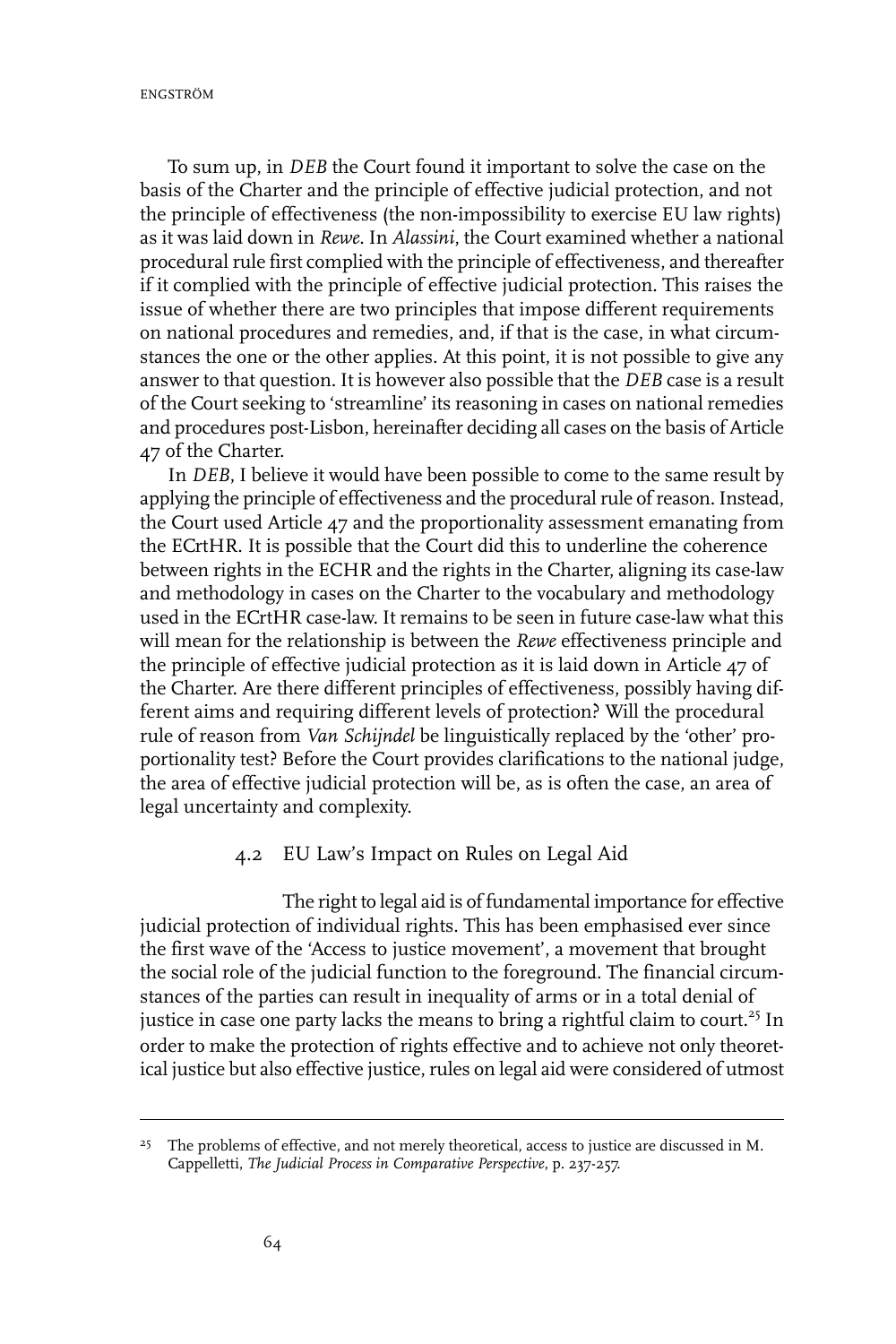importance.<sup>26</sup> Behind rules on legal aid lie strong social aims and liberal ideas of equality. The key question in *DEB* springs from the underlying social character of legal aid; is legal aid only an important component of an effective judicial protection for natural persons, or must also legal persons have access to legal aid in order for judicial protection to be effective? And what forms of legal aid do Member States need to provide; must they grant dispensation from payment of the costs of proceedings or provision of security and/or legal aid in the form of assistance of a lawyer?

While it has been clear for quite some time that there is no safe haven for any procedural rule not to be affected by the principle of effective judicial protection, the Court had not yet had the occasion to address what requirements the principle of effective judicial protection might have on rules on legal aid before *DEB*. But the *DEB* case is not very enlightening if we seek to discern some minimum requirements for when legal aid must be provided to legal persons, or what kind of legal aid should be provided. One must remember that under the German law that was the subject of the case, legal persons were not excluded from legal aid, but aid was only granted if there was a public interest in pursuing the action. The main issue was therefore whether such limitation was compatible with EU law. The Court's answer was that the right to legal aid for legal persons can be limited, but that the limitation must be assessed under the 'proportionality test' discussed above. Much of its ruling focuses on guiding the national court on the circumstances that it can take into account when assessing the limiting rules. But can one on the basis of the *DEB* conclude that EU law requires, in principle, that legal aid is available to legal persons, also in cases where the national legislation does not at all provide for legal persons to benefit from such aid?

In the analysis of what EU law requires in terms of availability of legal aid for legal persons, both the Court and AG Mengozzi made a thorough legal analysis of all sources which contain guidance on legal aid in EU law, including Article 47 paragraph 3, the EU Directive on legal aid, $27$  ECrtHR case-law and the Rules of Procedure of the Courts as well as Member States' legislation. In none of these sources was there any firm support that EU law requires that legal persons can benefit from legal aid. With respect to Member State legislation, both the Court and the AG found that there is no common understanding in the Member States' legal systems that legal aid also should be available to legal persons.

 $^{26}$  For a brief outline of the Access to Justice movement and its waves see M. Cappelletti & B. Garth (eds.), 'Access to Justice – the worldwide movement to make rights effective: a general report', in: M. Cappelletti and B. Garth (eds.), *Access to Justice – A World Survey*, Volume I, Alphen aan den Rijn: Sijthoff & Noordhoff 1978, p. 4-11.

<sup>&</sup>lt;sup>27</sup> Council Directive 2003/8/EC of 27 January 2003 to improve access to justice in cross-border disputes by establishing minimum scommon rules relating to legal aid for such disputes.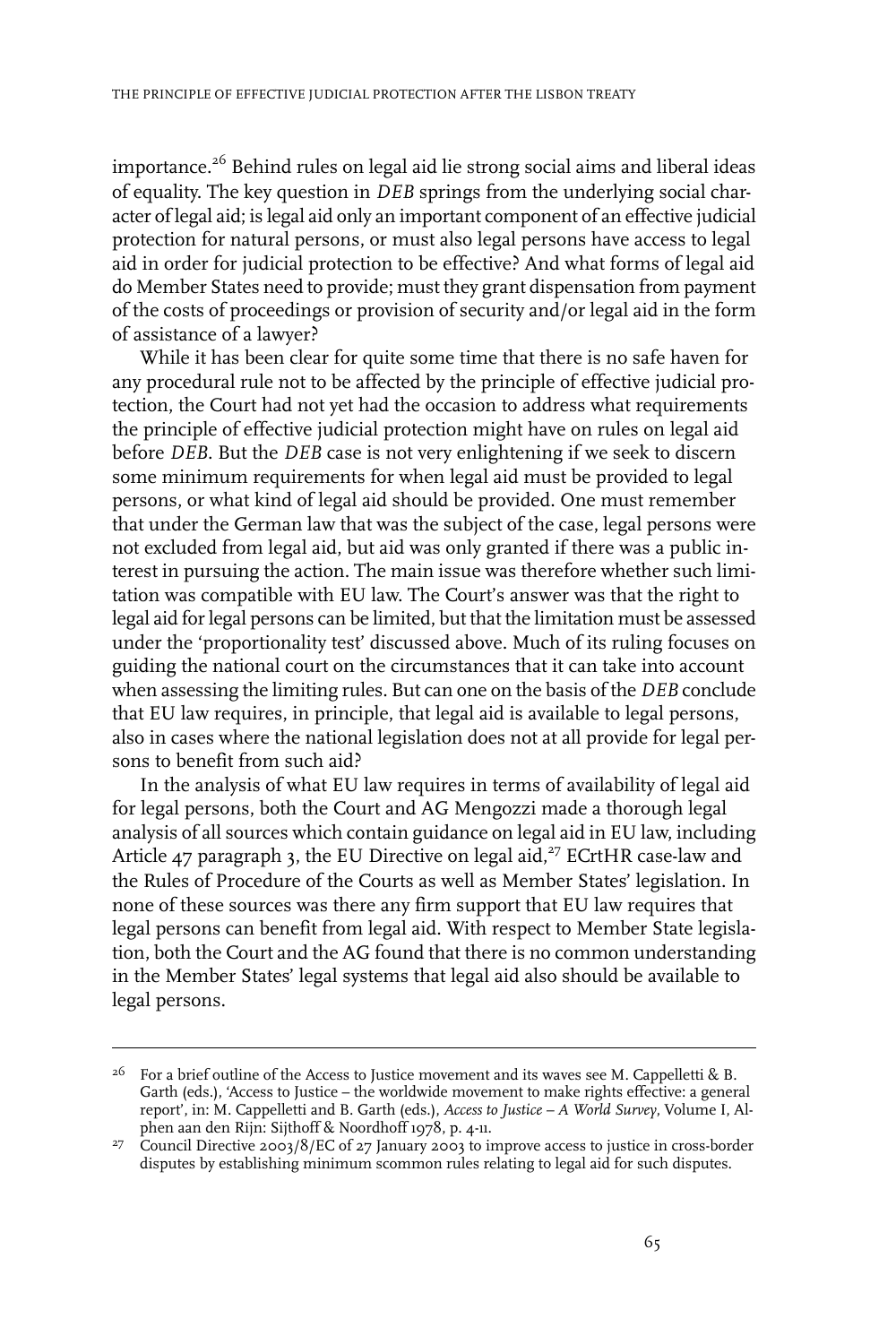The AG took a clear stance on the issue and stated that there is nothing in the current European legal framework providing that there is an unconditional right to legal aid for legal persons. While it would be possible to interpret Article 47 (3) of the Charter widely, he stated that as EU law currently stands, it would be excessive to require Member States to make legal aid available to legal persons. He continues by stating that it is impossible to infer from the respective practices of the Member States any constitutional tradition whatsoever common to the Member States and that to adopt such a broad interpretation of Article 47 (3) of the Charter when dealing with a case the facts of which predate the entry into force of the Lisbon Treaty ran counter to the spirit of sincere cooperation which must act as the driving force of the Union and its Member States.

The Court's ruling is less straightforward and it is difficult to infer whether EU law really contains a general right to legal aid for legal persons. It expresses itself in terms of the principle of effective judicial protection *allowing* that legal persons are granted legal aid, and that such aid *may* encompass dispensation of payment of the costs of proceedings or provision of security and/or legal aid in the form of the assistance of a lawyer. The Court keeps to the facts of the case and as German law provided a right to legal aid for legal persons (under certain conditions), the Court does not discuss whether such a right is required by EU law. It mainly looks at how to assess whether the limitation to this right complies with EU law. The fact that the Court comes to assess whether a limitation to the legal aid is acceptable seems to suggest that there is, in principle a right to legal aid for legal persons, although it can be limited. Also the Court's overall reasoning suggests that in principle, legal persons have the right to legal aid.<sup>28</sup> But it is possible that the Court in the future will explain that there is no EU law right to legal aid for legal persons. It would not be the first time in the area of effective judicial protection where a seemingly far-reaching judgment is later on circumscribed and explained on the basis of the circumstances in the case. $29$ 

If it is a correct interpretation of the Court's ruling that EU law in principle requires that legal aid is available to legal persons to protect their EU law rights, the Court has set a high standard of effective judicial protection. Its ruling carries potential for far-reaching incursions into national procedural autonomy as many Member States exclude legal persons from asking legal aid. For those following the Court's case-law on effective judicial protection, such as the writer of this case-note, the ruling is likely to have come as a surprise. The Court has showed a rather balanced approach to remedies and procedures in the last years

 $28$  Paras 38-42.

See e.g. Case C-208/90 *Theresa Emmott* v. *Minister for Social Welfare and the Attorney General* 29 [1991] ECR I-4269later explained and limited by Case C-326/96 *B.S Levez* v. *T.H. Jennings (Harlow Pools) Ltd* [1998] ECR I-7835 and Case C-327/00 *Santex SpA and Unità Socio Sanitaria Locale n. 42 di Pavia* [2003] ECR I-1877.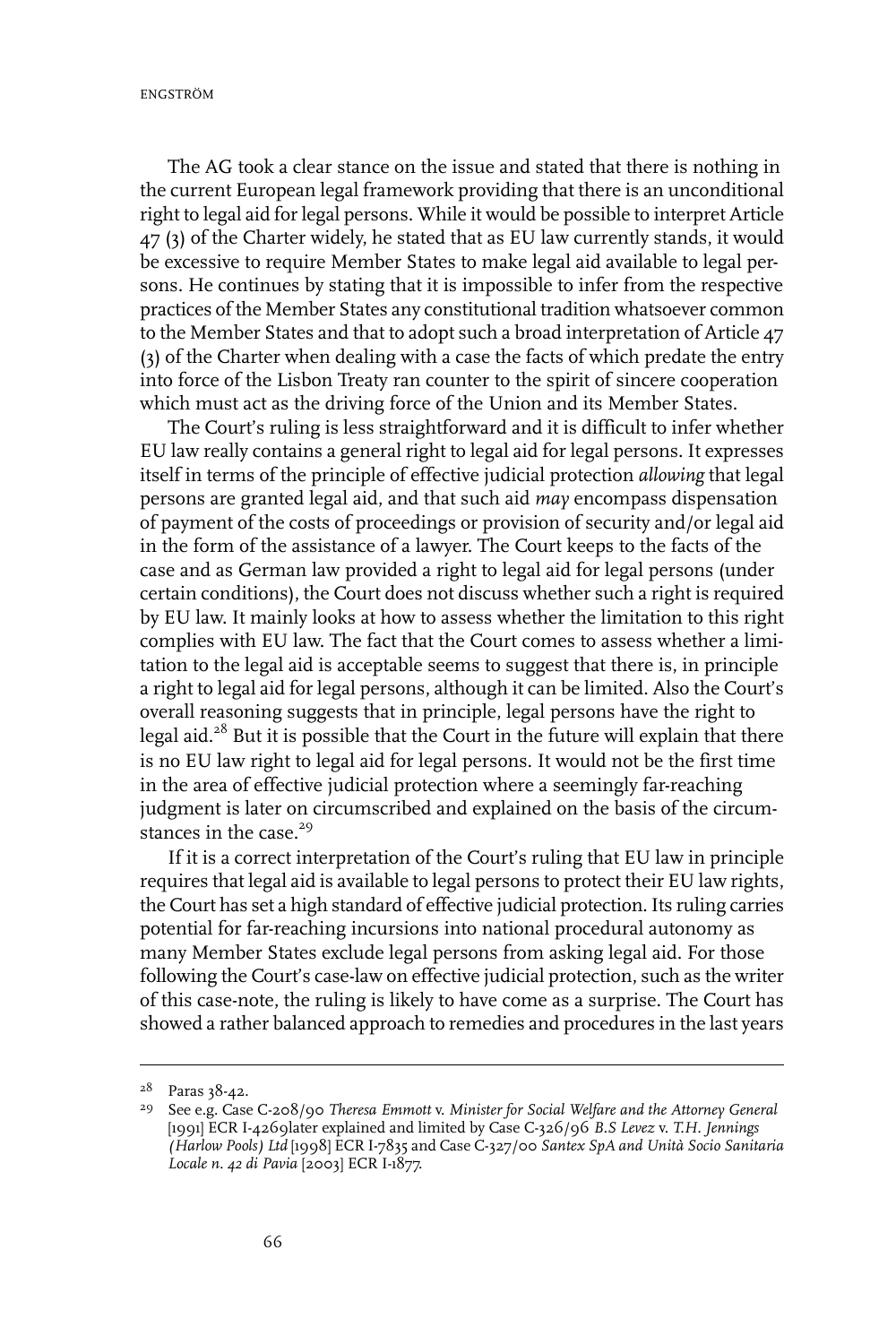and it has tried carefully not to step on any "sore procedural toes". Moreover, one possible explanation for the Court's variegating case-law with regard to the effectiveness of national remedies and procedures over the last thirty five years has been that in cases with a potential far-reaching effect for the Member States' budgets, the Court takes a cautious approach.<sup>30</sup> In fact, besides the AG, also the Commission and a number of Member States submitted that the principle of effective judicial protection cannot extend so far as to require Member States to grant legal aid to legal persons. Yet, the Court seems to suggest the opposite.

One can only speculate the reasoning behind the Court's approach. Legal persons are of course main actors in the internal market and to categorically exclude legal persons from legal aid would indeed have repercussions on the effective enforcement of EU law. It is also possible that the statutory basis in the Charter for the principle of effective judicial protection has played a role. Backed by a Treaty basis to limit procedural autonomy with the object of the protection of fundamental rights, the Court might have found it easier to set a higher level of rights' protection, as well as having a stronger justification for why there might be far-reaching effects for national procedural autonomy. It will take time before we can draw any final conclusions as to whether the codification of the principle of effective judicial protection actually has led to a reinforced judicial protection of EU law rights, and larger incursions into the national procedural autonomy. The *DEB* case points in this direction, but it is possible that the Court in future cases will refine and further explain the case.

# **5 Conclusion**

The Court's case-law on remedies and procedures has often been criticised for being one of legal uncertainty and complexity. It is difficult for national judges to know what effectiveness means, and the Court has in the past often used different principles to express the need for effectiveness, such as the principle of full effectiveness, the *Rewe* effectiveness principle and the principle of effective judicial protection. In the *DEB* case the Court reformulates the question so that it does not concern the principle of effectiveness, but the principle of effective judicial protection and Article 47 of the Charter. It also uses a different test, or at least wording, when assessing the aim and proportionality of the national procedural rule. This raises the question of what the relationship between the principle of effective judicial protection and the principle of effectiveness is, and whether the principles require different things from the Member States, or if they are an expression of the same idea. It might

<sup>&</sup>lt;sup>30</sup> See e.g. R. Craufurd Smith, 'Remedies for Breaches of EU Law in National Courts: Legal Variations and Selection', in: P. Craig & G. de Búrca, *The Evolution of EU law*, Oxford: Oxford University Press 1999, p. 287-320.